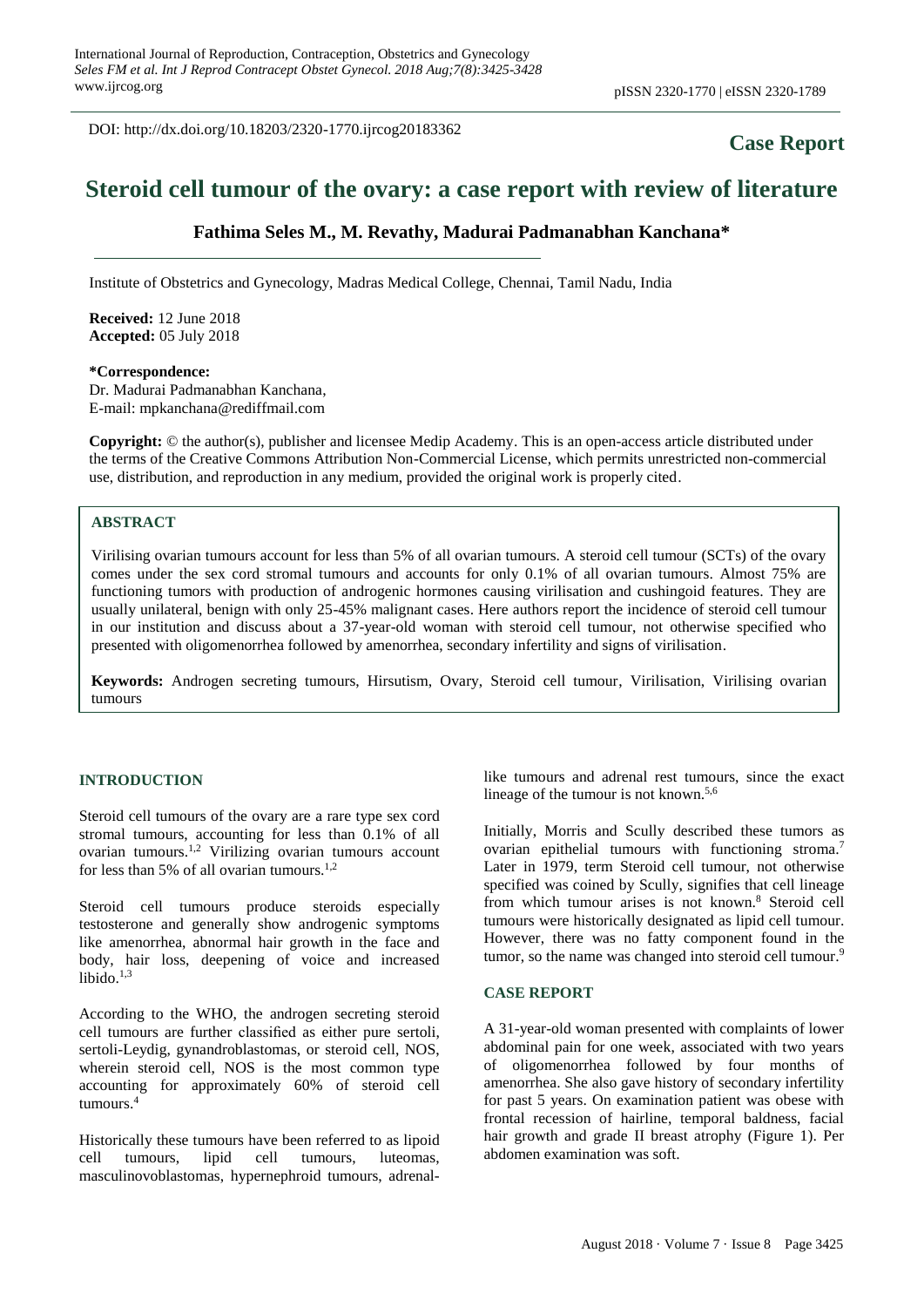

#### **Figure 1: The patient showed signs of virilisation such as frontal recession of hairline, temporal baldness and facial hair.**

Ultrasonogram (USG) scan abdomen showed hypoechoic mass lesion measuring 2.9x3 cm in the right ovary with profuse vascularity within and the remnant of normal ovary measured 3.7x2.4 cm. The radiological diagnosis of malignant ovarian tumour was given. Computed Tomography (CT) scan abdomen showed a well-defined irregular cystic space occupying lesion with evidence of peripheral soft tissue density nodule seen in the right ovary measuring 6x4x3 cm. The enhancing round nodule measured 2.4x3x2.4 cm and diagnosis of cystadenoma nature was rendered.

Serum tumour marker levels were within the normal range. CA 125-5.8 IU/ml. Serum LDH-149 IU/L. Serum AFP-1.22ng/ml. Serum Beta HCG-undetectable. Serum testosterone was elevated (>200 ng/dL). Thyroid function tests were normal.

Laparotomy was performed under general anesthesia and was proceeded to right salphingo-oophorectomy. Right ovary showed a well encapsulated cystic mass measuring 3.5x4 cm. The specimen was sent for frozen section which showed features suggestive of steroid cell tumour of ovary. In view of fertility issues, the procedure was ended with right salphigo-oophorectomy.



**Figure 2: C/S of ovary shows a well-defined orange yellow mass.**

Macroscopically, the right ovary measured 4.5x3.5x2 cm with attached tube measured 4.5 cm in length. External surface was homogenous white, soft in consistency with smooth surface. Cut surface of ovary showed a well circumscribed, solid orange yellow mass measuring 1.5 cm in diameter (Figure 2). 5ml of peritoneal aspirate fluid was sent for cytological analysis.



#### **Figure 3: Microscopically shows neoplastic cells arranged in diffuse sheets and nests with intervening delicate fibrovascular septa (under 4X, Hand E).**

Microscopically, the tumour showed a neoplasm arranged in sheets composed of round to polygonal cells with clear vacuolated cytoplasm and centrally placed nuclei. There was no atypia, mitosis nor necrosis. Delicate fibrovascular septa was seen in between the cell clusters. The surrounding parenchyma showed stromal hyperplasia. Tube showed no significant pathology (Figures 3 and 4). Peritoneal aspirate fluid was negative for malignant cells.



**Figure 4: Microscopically shows round clear vacuolated cells with bland nuclei (under 40X, Hand E).**

### **DISCUSSION**

Over a span of five years from May 2013 to April 2018, 773 patients underwent ovarian mass excision in present institution, a tertiary care gynecological centre.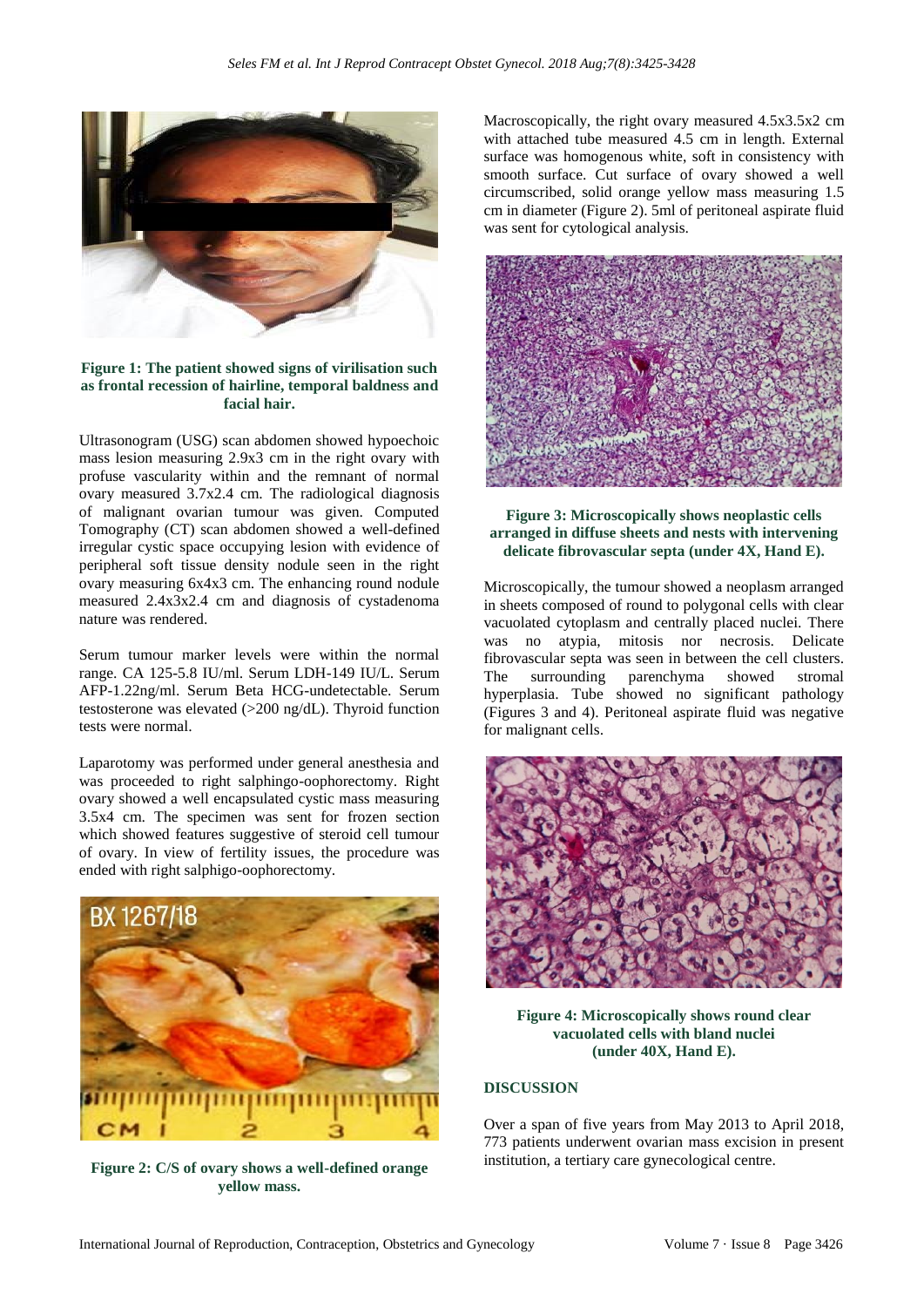Out of which 157 were non-neoplastic, 340 were benign, 34 were borderline and 214 were malignant.

Only one case of steroid cell tumour of ovary was reported during that period, which accounted for 0.17% of all the ovarian neoplasms reported and 0.29% of all the benign tumours in the ovary (Figure 5).



**Figure 5: Incidence of steroid cell tumour in present institute for a span of 3 years.**

Steroid cell tumours are grouped under sex cord stromal tumours, and they are usually unilateral, benign in nature and formed by proliferation of steroid cells. <sup>1</sup> Steroid cell tumours generally show androgenic symptoms like amenorrhea, abnormal hair growth in the face and body, hair loss, deepening of voice and increased libido.<sup>1,3</sup>

Steroid cell tumours of the ovary are identified based on the absence of pathognomonic features, seen in other androgen secreting ovarian tumours such as Reinke Crystals, Call-Exner bodies, and prominent nucleoli. 4 Typically, a menstruating female will first notice oligomenorrhea followed by amenorrhea. 10

The small solid ovarian tumours can be detected by carefully assessing the texture of the ovary using grayscale ultrasonography. The tumour area is well demarcated by the different echogenicities.<sup>11</sup> Serum testosterone level above 200 ng/dL is of diagnostic significance to identify androgen secreting tumours.<sup>12</sup>

Steroid cell tumours are divided into three subtypes according to their cell of origin: stromal luteoma arising from ovarian stroma, Leydig cell tumour arising from Leydig cells and steroid cell tumour not otherwise specified (NOS) when the lineage of the tumour is unknown. 13,14

Macroscopically steroid cell tumours are often yelloworange, reflecting their high lipid content, with hemorrhagic and cystic areas rarely seen.<sup>15</sup> The tumour is usually confined to the ovary, but few cases with extraovarian steroid cell tumour have been reported. 16

These tumours may cause isosexual precocious puberty in children and virilisation in adults, such as hirsutism, temporal alopecia, atrophy of breast, clitoromegaly and oligomenorrhea/amenorrhea. 17

Microscopically, the neoplastic cells have abundant clear vacuolated cytoplasm with rich vascularity, and absence of atypia or necrosis. <sup>18</sup> Inhibin is positive in 5%-90% of the cases and EMA is always negative.<sup>19</sup>

Metastasis occurs even in 20% of the benign cases, usually within the abdominal cavity and rarely to distant sites. <sup>20</sup> Steroid cell tumours are generally benign; Hayes and Scully identified the following microscopic features that are associated with malignancy. 20,21

### **Table 1: Microscopic features associated with malignancy.**

| <b>Microscopic features</b>                             | % chance of malignancy |
|---------------------------------------------------------|------------------------|
| Two or more mitotic figures<br>per 10 high-power fields | 92                     |
| <b>Necrosis</b>                                         | 86                     |
| Size of 7cm or larger                                   | 78                     |
| Hemorrhage                                              | 77                     |
| Grade 2/3 nuclear atypia                                | 64                     |

The management for sex cord stromal cell tumours is surgical removal of the tumour. Steroid cell tumour NOS, in young patients may be treated by unilateral oophorectomy. However close surveillance of child bearing women undergoing unilateral oophorectomy is necessary because there is 5% possibility of contralateral involvement. 4 If the patient has completed the family; hysterectomy, removal of the contralateral ovary and complete surgical staging are recommended. 4

# **CONCLUSION**

Steroid cell tumours, NOS, are usually rare tumours. Proper history and physical examination, in addition to laboratory values and imaging studies helps in arriving at the diagnosis. Disease management should be decided based on tumour pathology, surgical staging and the desire for preserving fertility. The primary treatment is surgical removal of the primary lesion, and radiation or chemotherapy is not much effective.

*Funding: No funding sources Conflict of interest: None declared Ethical approval: Not required*

### **REFERENCES**

- 1. Boyraz G, Selcuk I, Yusifli Z, Usubutun A, Gunalp S. Steroid cell tumor of the ovary in an adolescent: a rare case report. Case Rep Med. 2013;2013.
- 2. Salim S, Shantha GP, Patel AD, Kumar AA, Ganeshram P, Mehra N, et al. Virilizing ovarian steroid cell tumor in a 40-year-old South Indian female: a case report. Cases J. 2009 Dec;2(1):7521.